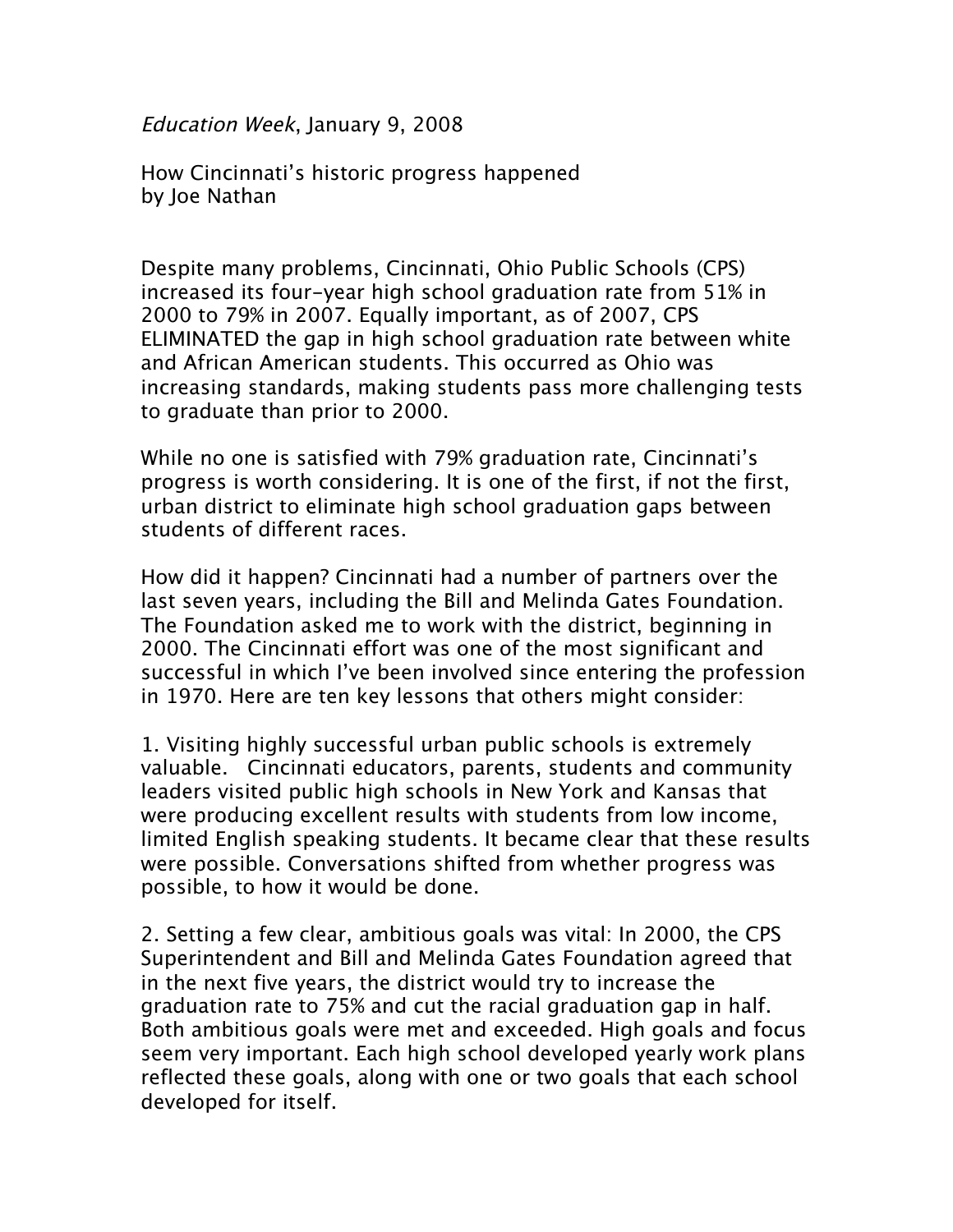3. Creation of new small schools within larger buildings was a central element of this effort. We built on extensive research showing the value of small, focused schools. Several high schools with four year graduation rates of less than 40% in 2000 were subdivided into small schools of choice, open to all, no admissions tests, and their own principal. Another low performing, somewhat smaller high school was divided into small learning communities that involved students for several hours each day.

4. Professional, development for teachers focused in three key areas: reading, math, and working effectively with urban youth. Gates and other funds were used to help pay for these workshops. These were not "one shot," late afternoon sessions, when faculty were tired. They were often held in the summer, and sometimes at pleasant retreat centers. The workshops were sequential and indepth, with faculty asked to try techniques discussed and modeled between the time sessions were held.

5. Teachers were treated with considerable respect. The CPS superintendent and school board agreed that teachers at the lowest performing schools would be allowed to select curriculum and professional development that would help them reach goals. At one point a national organization with its own curriculum convinced a senior district official that there should be a district wide adoption. When some of the faculty and I questioned this, an official of the national organization told a Gates Foundation official, "We want Joe Nathan out of Cincinnati." After examining the situation, the Gates Foundation said it would stay in Cincinnati if the district agreed to continue building level decision-making. Senior district administrators and the school board chair decided to honor the original commitment. The Foundation and CPS officials asked me to stay (I did).

Teachers also were taken to a nearby state park for some workshops, and treated like professionals in other fields. Periodically we purchased ice cream or sandwiches for faculty meetings in schools showing considerable progress. We told the news media about progress, and to praise educators in buildings showing significant growth.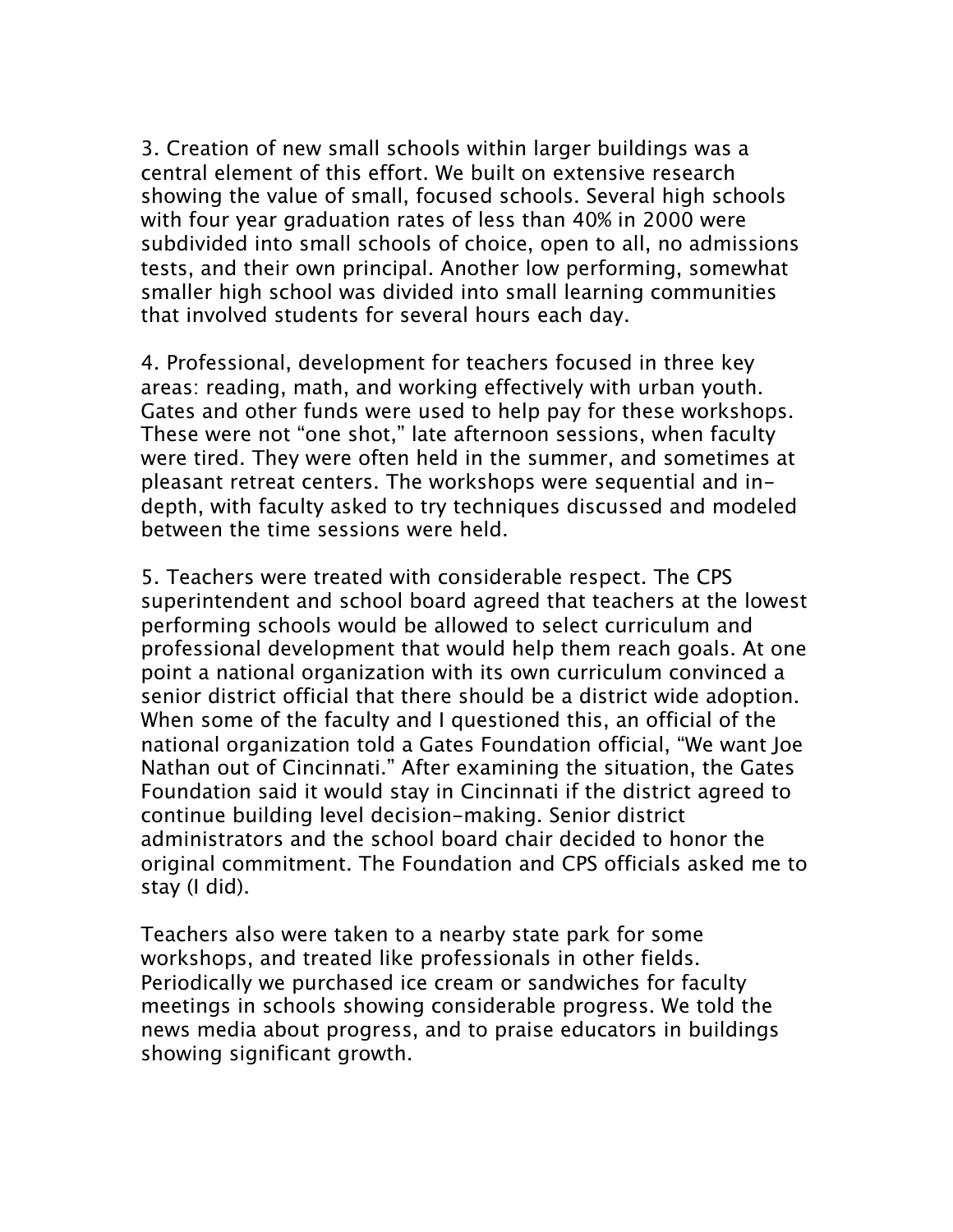Many senior faculty and young educators, responded with a genuine openness, willingness to learn, and a growing belief that major progress was possible.

6. Union leadership helped lead and encourage teachers. The last two Cincinnati Federation of Teacher presidents had been high school teachers. They strongly endorsed, encouraged and supported the change efforts. I'd encourage any urban district trying these strategies to invite either or both to meet with folks in their district.

7. Partnerships were extremely valuable. Among the most important involved Cincinnati Bell, Xavier University, Families Forward and KnowledgeWorks Foundation, as well as the Gates Foundation. Cincinnati Bell provided thousands of tutoring hours at one high school, and cell phones for students at the school who excelled. Xavier provided summer classrooms and other services to 9th graders from Withrow University, helping them feel that they DO belong in college classrooms. Families Forward, a local service agency shared space with one of the high schools. Their staff helped strengthen families and counsel students facing deep challenges. KnowledgeWorks provided grants and technical assistance to several CPS high schools, along with district and community advocacy.

8. Competition from charter public schools helped encourage improvements. CPS board, administrators and faculty were very aware of growing competition for students.

9. District administrators did not just talk about accountability for results. Superintendents Steve Adamowski and Rosa Blackwell, both dedicated, talented leaders, gave authority to principals and held them responsible. They encouraged effective principals and removed several when there was little progress. A number of excellent principals emerged.

Several of these principals, including Anthony Smith (Taft) and Sharon Johnson (Withrow University ) should be asked to help train the next generation of Ohio principals. They are superstars.